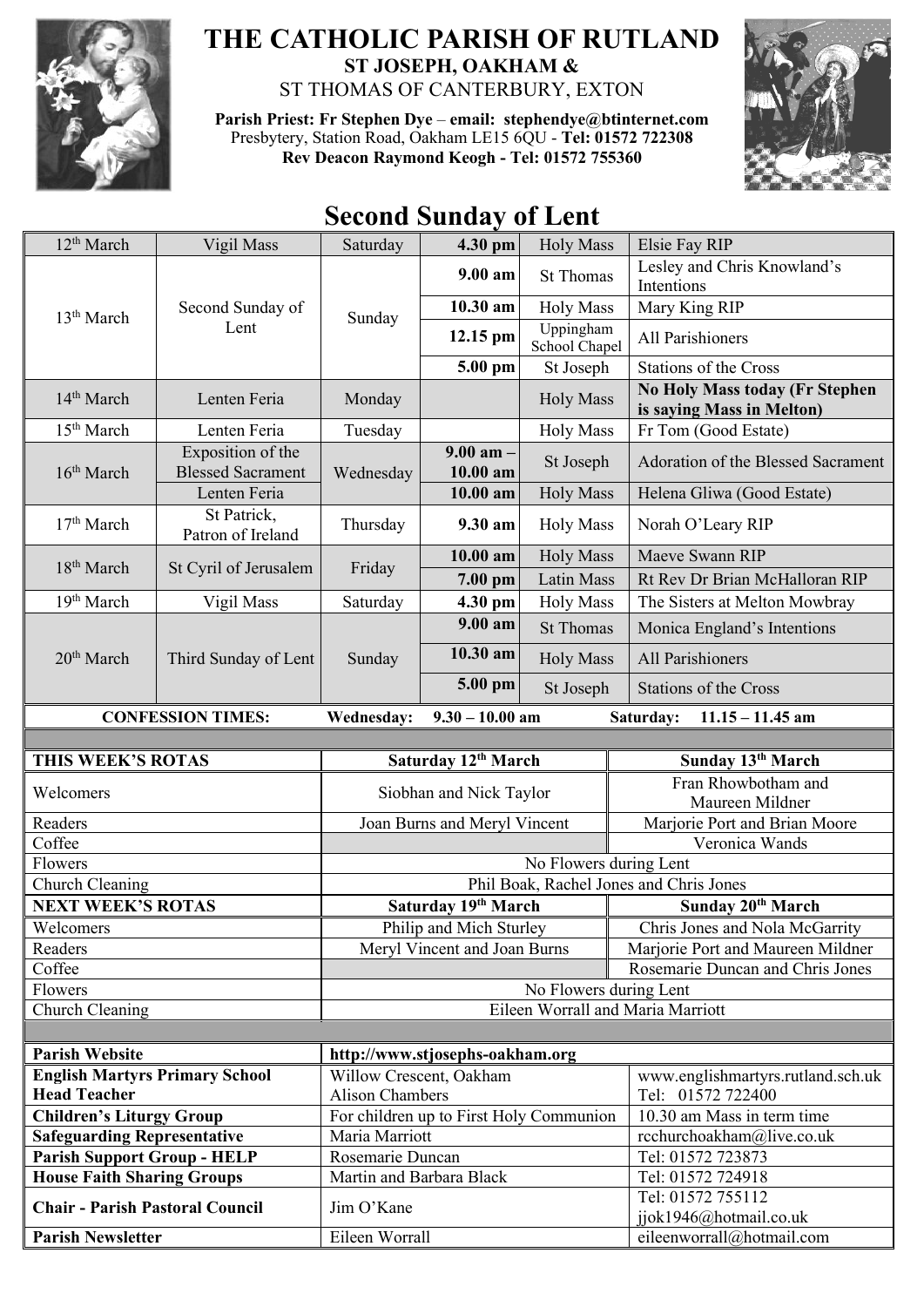**Please pray for the following who are ill:** *Colleen Lully, Mary Hurst, Sarah Ennis, Marie-Jeanne LloydHughes, Philip Quinn, Teresa Thompson, Sharon Larkworthy, Halina Woolford, Myra Smith, Janet and Barry ChalmersStevens, Fr David Bowler, Annie Welsh, Floss Jepson, Joy Widdows, Krystyna Chritchlow, Sally Blythin, Richard Goodger, Jim Whalley,, Fr John Trenchard, Elisabeth Simpson, Florence Valentine, Alison Pepperdine. Neil Mackenzie, David Price, Fr Kevin Gradwell, Moira McCormick, Claire Smith, Fiona Ruddle, Calum Simpson and Angela Munton, John Shortmoor,Joseph Shortmoor and Fr Tom McGovern, Melanie McDonald and Ita Jones - If you cannot see your loved one's name in this sick list online you need to sign a consent form – please email Maria at*[rcchurchoakham@live.co.uk](mailto:rcchurchoakham@live.co.uk)*.*

*Anniversaries Peter Rafferty, Vera Williamson, John Wyatt, Leslie Gauntlett, Patricia Maiden, Thomas Ruane, George Stephen, James O'Connor, Geoffrey Brown, Desmond McGuinness, Daniel Collin, Frances Wileman, John Nolan and Thomas Tutty* 

| Last week's collection<br>Collections<br>£249.37<br>£630.00<br>Planned Giving and Donations<br>£1,083.47<br>Total<br>Don't forget to join us for coffee<br>Š<br>after Holy Mass on<br>Wednesday and Sunday.<br><b>First Holy Communion and</b><br><b>Confirmation Preparation</b>                                                                                                                                                                                                                                                                                                                                                                                                                                                                                                                                                                                                                                                                                                                                                                                                                                                                                                                                                                                                                                                                                                                                                                                                                                                                                                                                                                                                                                                                                                                                                                                                                                                                                                                        | <b>Prayer to Saint Michael the Archangel</b><br>Holy Michael, Archangel, defend us in our day of battle;<br>be our safeguard against the wickedness and snares of the<br>devil; may God rebuke him, we humbly pray,<br>and do thou, Prince of the Heavenly Host, by the power of<br>God, thrust down to hell Satan, and all evil spirits who wander<br>through the world for the ruin of souls. Amen.                                                                                                                                                                                                                     |  |  |  |
|----------------------------------------------------------------------------------------------------------------------------------------------------------------------------------------------------------------------------------------------------------------------------------------------------------------------------------------------------------------------------------------------------------------------------------------------------------------------------------------------------------------------------------------------------------------------------------------------------------------------------------------------------------------------------------------------------------------------------------------------------------------------------------------------------------------------------------------------------------------------------------------------------------------------------------------------------------------------------------------------------------------------------------------------------------------------------------------------------------------------------------------------------------------------------------------------------------------------------------------------------------------------------------------------------------------------------------------------------------------------------------------------------------------------------------------------------------------------------------------------------------------------------------------------------------------------------------------------------------------------------------------------------------------------------------------------------------------------------------------------------------------------------------------------------------------------------------------------------------------------------------------------------------------------------------------------------------------------------------------------------------|---------------------------------------------------------------------------------------------------------------------------------------------------------------------------------------------------------------------------------------------------------------------------------------------------------------------------------------------------------------------------------------------------------------------------------------------------------------------------------------------------------------------------------------------------------------------------------------------------------------------------|--|--|--|
| Classes take place on Wednesdays in the<br>Meeting Room.<br>First Holy Communion - 4.00-5.00 pm;<br>Confirmation - 5.30 pm.                                                                                                                                                                                                                                                                                                                                                                                                                                                                                                                                                                                                                                                                                                                                                                                                                                                                                                                                                                                                                                                                                                                                                                                                                                                                                                                                                                                                                                                                                                                                                                                                                                                                                                                                                                                                                                                                              | As St Michael is the Patron Saint of Kyiv, the capital city of<br>Ukraine, we will say this prayer at the end of Holy Mass in<br>support of the people of Ukraine and for peace in the whole<br>world.                                                                                                                                                                                                                                                                                                                                                                                                                    |  |  |  |
| <b>Stations of the Cross each week in Lent</b>                                                                                                                                                                                                                                                                                                                                                                                                                                                                                                                                                                                                                                                                                                                                                                                                                                                                                                                                                                                                                                                                                                                                                                                                                                                                                                                                                                                                                                                                                                                                                                                                                                                                                                                                                                                                                                                                                                                                                           | <u> Family Mass – St Joseph's – Sunday 20<sup>th</sup> March – 10.</u> 30 am                                                                                                                                                                                                                                                                                                                                                                                                                                                                                                                                              |  |  |  |
| on Fridays at 10.45 am, shared with All<br>Saints.<br>Friday 11 <sup>th</sup> March - St Joseph's<br>Friday 18th March - All Saints<br>Friday 25 <sup>th</sup> March - St Joseph's<br>Friday 1 <sup>st</sup> April - All Saints<br>Friday 8 <sup>th</sup> April – St Joseph's<br>On all Sundays in Lent, we will also make<br>the Stations of the Cross at<br>5.00 pm in St Joseph's.                                                                                                                                                                                                                                                                                                                                                                                                                                                                                                                                                                                                                                                                                                                                                                                                                                                                                                                                                                                                                                                                                                                                                                                                                                                                                                                                                                                                                                                                                                                                                                                                                    | There will be a Family Mass on Sunday 20 <sup>th</sup> March - the feast of St Joseph - at<br>10.30 am. This is aimed at all our families in our school community both<br>Catholic and non-Catholic and all families within the Parish. This first Mass<br>will primarily be led by English Martyrs School and the children, but the aim is<br>that in future we would like to involve more children/youth from the wider<br>parish. If anyone would like to be involved in future Family Masses, please<br>contact Maria on rechurchoakham@live.co.uk<br>It would be great to see as<br>many families as possible there. |  |  |  |
| <b>LENT</b> The message of Lent is made clear in the liturgy for Ash Wednesday. As we are given ashes on our foreheads, we will<br>hear the priest say, "Repent, and believe in the Gospel". These are powerful words. They are in direct opposition to most of<br>what we will see and hear around us every day. We do not live in a society where many people are Catholics. It is not like<br>living in Medieval England when the Church was the focal point of every town and village and where the seasons of the<br>Christian year were part of life for everyone. In order to create a sense of the importance of Lent, we will have to develop it<br>within our own hearts and in our homes and families.<br>In Lent we should take extra time to pray. We should bring back into our lives things that we may have allowed to fade out:<br>praying every morning when we rise, every night before going to bed, saying the Rosary during the day, saying Grace at meals.<br>We could make this Lent a time when we really reflect on the importance of what we are doing when we receive Holy<br>Communion. Do we make a proper thanksgiving afterwards? Or do we hurry away from Church, leaving before the Mass<br>ends so as to be first in the exit from the car park? Do we start to chatter with friends while still in the Church as Mass ends and<br>while others might still be praying? Our Lenten traditions help us to share with Jesus his experience of the desert.<br>During Lent we could recall the Church's instruction that we make every Friday a day of penance. We are meant to perform<br>some penitential act – for example, refrain from meat or from some favourite snack or treat. Do we? In Lent, we should be<br>performing some serious and genuine act of penance – giving up sweets or coffee or alcohol or TV. If we find ourselves saying<br>"Oh, I don't have any sins for which I need to do penance" are we sure we are telling the truth about ourselves? |                                                                                                                                                                                                                                                                                                                                                                                                                                                                                                                                                                                                                           |  |  |  |
| Next Bereavement Support Group will take place on Monday 21 <sup>st</sup> March at 2.30-4.00 pm in the Meeting Room. No need to                                                                                                                                                                                                                                                                                                                                                                                                                                                                                                                                                                                                                                                                                                                                                                                                                                                                                                                                                                                                                                                                                                                                                                                                                                                                                                                                                                                                                                                                                                                                                                                                                                                                                                                                                                                                                                                                          |                                                                                                                                                                                                                                                                                                                                                                                                                                                                                                                                                                                                                           |  |  |  |
| book – you will be very welcome.<br>A cheque for £139.36 has been sent to SPUC raised from<br>Many thanks for the lovely bag of clothes for Chad, donated                                                                                                                                                                                                                                                                                                                                                                                                                                                                                                                                                                                                                                                                                                                                                                                                                                                                                                                                                                                                                                                                                                                                                                                                                                                                                                                                                                                                                                                                                                                                                                                                                                                                                                                                                                                                                                                |                                                                                                                                                                                                                                                                                                                                                                                                                                                                                                                                                                                                                           |  |  |  |
| Wednesday and Sunday coffee.                                                                                                                                                                                                                                                                                                                                                                                                                                                                                                                                                                                                                                                                                                                                                                                                                                                                                                                                                                                                                                                                                                                                                                                                                                                                                                                                                                                                                                                                                                                                                                                                                                                                                                                                                                                                                                                                                                                                                                             | in the week. It is very much appreciated.                                                                                                                                                                                                                                                                                                                                                                                                                                                                                                                                                                                 |  |  |  |
| Planned Giving Envelopes The next year's planned giving envelopes are now available at St Joseph's and St Thomas's. If                                                                                                                                                                                                                                                                                                                                                                                                                                                                                                                                                                                                                                                                                                                                                                                                                                                                                                                                                                                                                                                                                                                                                                                                                                                                                                                                                                                                                                                                                                                                                                                                                                                                                                                                                                                                                                                                                   |                                                                                                                                                                                                                                                                                                                                                                                                                                                                                                                                                                                                                           |  |  |  |
| you don't see one with your name on, please contact Maria at rechurchoakham@live.co.uk<br>English Martyrs' Catholic Voluntary Academy, Leicester are seeking to recruit a deputy headteacher. For further information                                                                                                                                                                                                                                                                                                                                                                                                                                                                                                                                                                                                                                                                                                                                                                                                                                                                                                                                                                                                                                                                                                                                                                                                                                                                                                                                                                                                                                                                                                                                                                                                                                                                                                                                                                                    |                                                                                                                                                                                                                                                                                                                                                                                                                                                                                                                                                                                                                           |  |  |  |

please visit: [www.aquinas-cmat.org/vacancies](http://www.aquinas-cmat.org/vacancies) **Closing Date:** Friday 18th March 2022